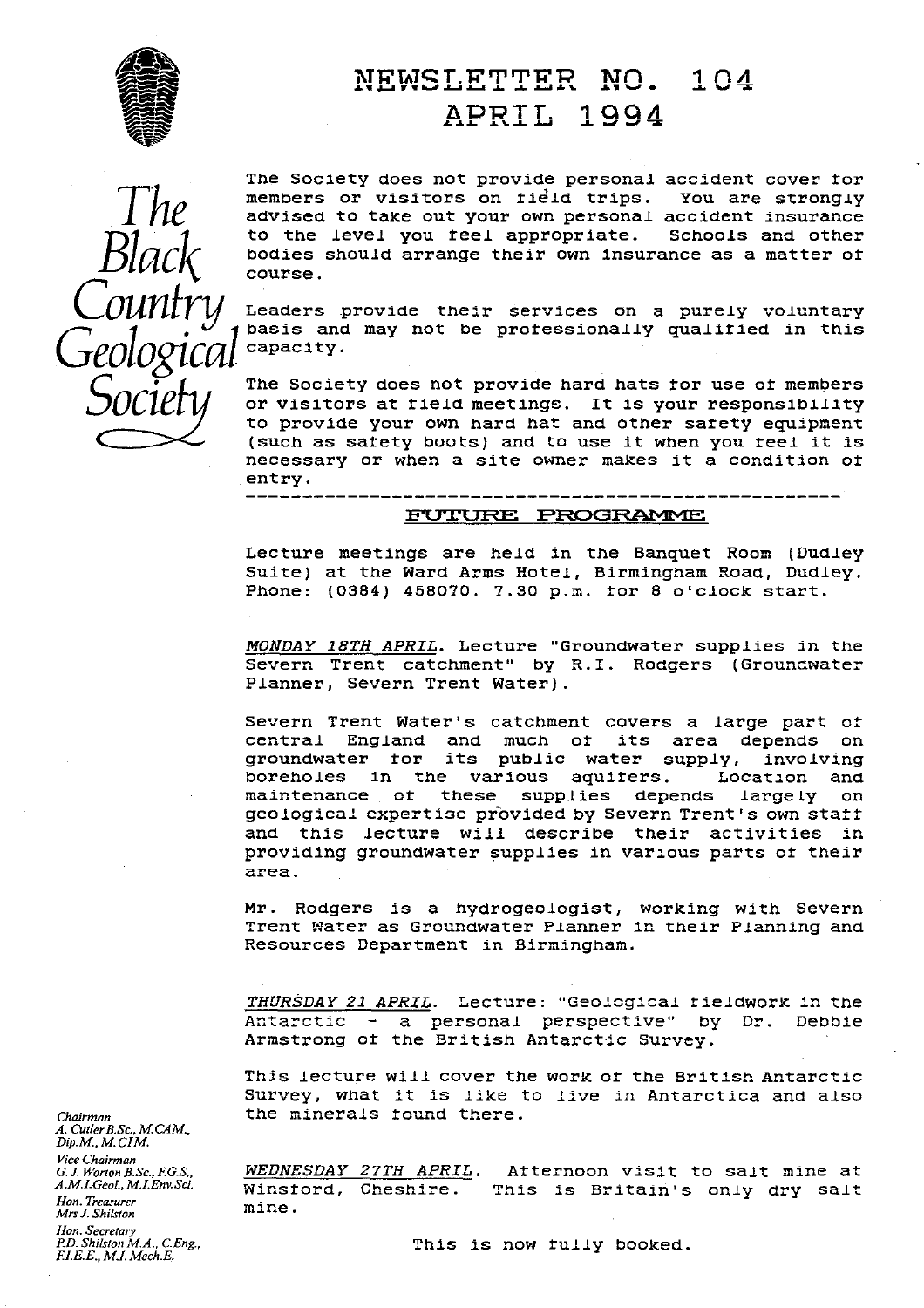*SATURDAY 7TH MAY.* ROCK & MINERAL FAIR 10.00 a.m. - 4.30 p.m. at Keele University Students Union. Rocks - Minerals - Fossils - Lapidary. Admission 50p (children tree when accompanied by an adult).

*SUNDAY 8TH MAY.* Field meeting to Mam Tor landslip, Castteton, Derbyshire and related sites. Leaders: Dr. J. Cripps and Dr. P.R. Ineson (Sheffield University).

Meet at 10.45 a.m. where the former A625 road from Castleton towards Mam Tor is stopped because of the landslip (grid ret: 135834). There are several ways to Castleton but a suggested route is: M6 motorway to junction 14, A34 to Stone, A520 to Leek, A53 to Buxton, AS towards Chapel-en-le-Frith but turn right to Sparrowpit, then down Winnatts Pass. Before Castleton turn Jett onto the old A625 for the meeting point.

MAM TOR is composed of a series of sandstones and shales (Mam Tor beds and Edale shales) between the Carboniterous Limestone and Millstone Grit (Upper Carboniferous) horizons. Due to chemical weathering and groundwater action its face is unstable and below the face there is a trail of landslip debris over 0.5 mile long. The landslip started at least 2000 years ago and is still active today. Repeated attempts have been made to maintain the A625 Manchester-Shettield road which passes over the landslip tail but the unstable ground made this difficult and eventually in 1979 the road was abandoned.

Dr. Cripps will explain the features of the landslip from the Mam Tor<br>face to the tail and in time from the Ice Age to the present day. It face to the tail and in time from the Ice Age to the present day. is also planned to visit other sites in the area.

*SUNDAY 12TH JUNE.* Field meeting to the Forest of Dean. Leader: Roger Vaughan (Bristol City Museum).

Meet 11.00 a.m. at the entrance to Edgehllls Sand Quarry (grid ret. 659169). This is on the A4136 road, about one mile south or Mitcheldean, at the top of Plump Hill opposite the entrance to the Wilderness Field Centre.

The Forest of Dean is an outstanding geological area with Devonian and Carboniferous strata and Roger Vaughan has planned an itinerary visiting a number of quarries showing good exposures of them.

ROGER VAUGHAN is a geological conservator with Bristol City Museum. He mapped the Wigpool syncline as part of a student project in 1984 and has taker. many parties to the area. A few years ago he lectured to the Society on the excavation of the dinosaur found in Snowshill Quarry in Gloucestershire.

HARD HATS ARE REQUIRED FOR THIS FIELD MEETING - members must provide their own.

MONDAY 20TH JUNE. Lecture: "Australian Journey" by Paul Shilston.

PAUL SHILSTON writes:"This talk is based on a recent six week visit to Australia and will describe some of the geological highlights we saw. There is a wealth of geological interest in Australia and this talk will only give a few snapshot views.

Ayers Rock detinitely is a ROCK and therefore involves geology, but the talk will also include gold mining in Ballarat, volcanic features at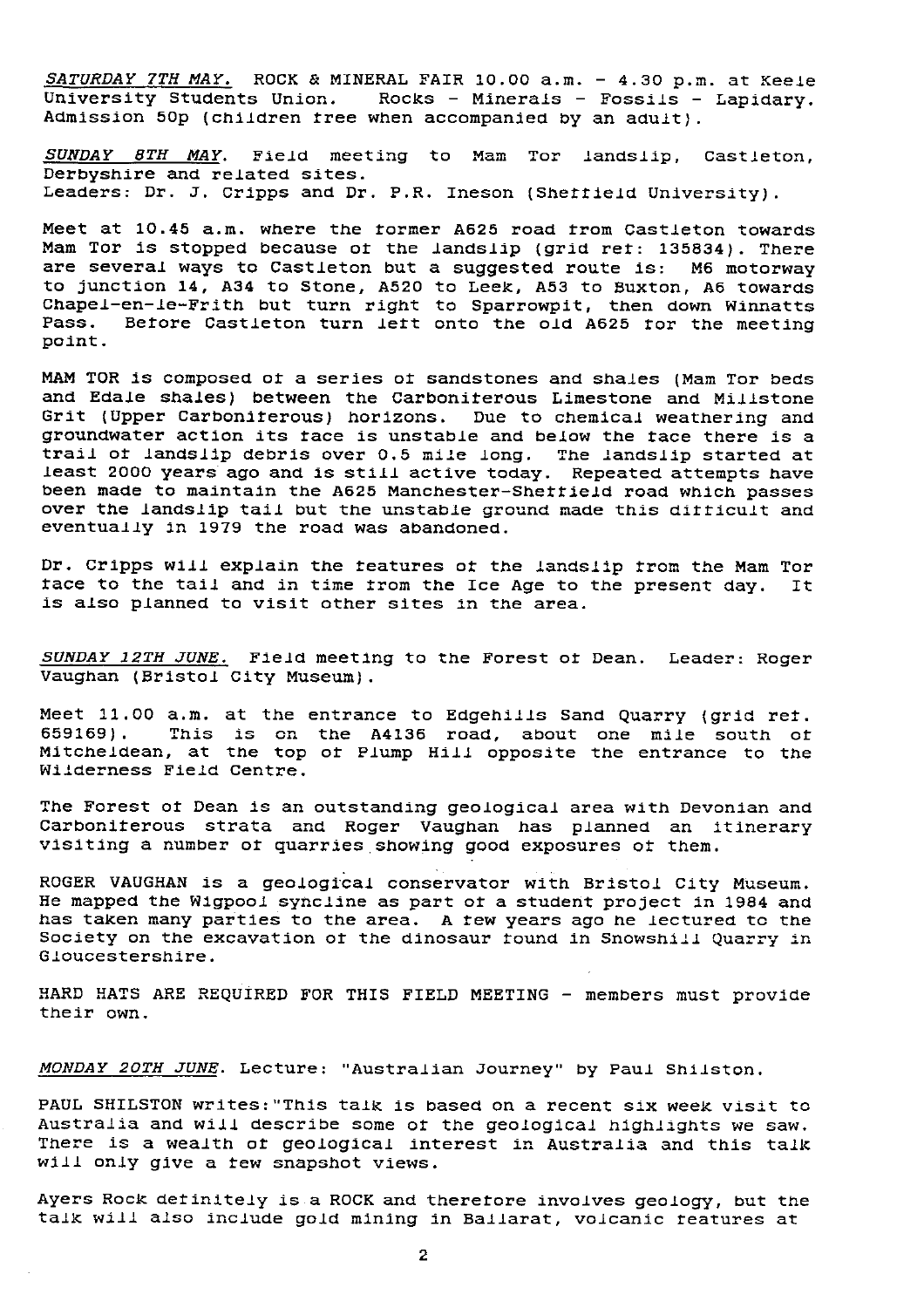the Glasshouse Mountains near Brisbane and the Atherton Tableland near Cairns, the Great Barrier Reet, the Arnhem Land escarpment and features of the Red Centre including the Olga Mountains, Kings Canyon and of course Ayers Rock."

*SUNDAY 3RD* JULY. Field Meeting to Derbyshire with a *lead-*mining theme. Leader: Lynn Willies (Peak District Mining Museum). (Joint meeting with Manchester Geological Association and with North Starts Group of the Geologists Association).

Meet 10.30 a.m. at Magpie Mine, Sheldon near Bakewell (grid Ref: 173682). The morning will be at Magpie Mine, an old lead mine where there are substantial surface remains. These include the engine, winding and boiler houses and other buildings which have been preserved as a historical monument of the lead mining industry. The mine was worked for at least 170 years (finally closing in 1959) and Lynn Willies will describe the site and its history, probably including a visit to Magpie Sough (the mine drainage outlet).

The afternoon will start at 2.00 p.m. at the Peak District Mining "useum in Matlock Bath (grid ref: 294581) where Lynn Willies will give guided tour of the Museum displays on the history and development of mining in the area, including typical minerals. This will be followed by a visit to the nearby Temple Flourspar Mine which is owned by the Peak District Mining Historical Society and has a section open to visiting parties.

There is a charge of around £2 per person for entrance to the Museum and Temple Mine but a drink of Matlock spring water can be obtained tree!

LYN WILLIES is heavily involved with the Mining Museum and with the Peak District Mining Historical Society. He has a great knowledge of Derbyshire lead mining and played a major part in the preservation at the Magpie Mine surface works.

HARD HATS ARE REQUIRED FOR THIS FIELD MEETING - members must provide their own.

FRIDAY 22ND - SUNDAY 24TH JULY. Weekend field meeting based at ester. Saturday - Ciwyd mountains (limestone) led by BGS members. Sunday - Traverse of the Wirral led by David Thompson, Keele Univeristy. More details will follow in the next newsletter.

### 5TH - 9TH SEPTEMBER. BRITISH **ASSOCIATION** FOR THE ADVANCEMENT OF SCIENCE. 1994 ANNUAL CONFERENCE - LOUGHBOROUGH.

SATURDAY/SUNDAY 24/25TH SEPTEMBER 1994. 10 a.m. - 5 p.m. each day. DUDLEY ROCK & FOSSIL FAIR - Town Hall & Museum, Dudley.

As for the Rock & Fossil Fair in 1992, the Society has *been* asked to provide voluntary help as cashiers, guides, programme sellers etc. Last time about 40 members gave assistance for a whole or halt-day and this was much appreciated by the organisers.

This year additional help will be needed as there will be stands in the Museum as well as in the Town Hall with entrance money/tickets to be handled at both venues.

Nearer the date there will be a call for volunteers - in the meantime keep the date tree!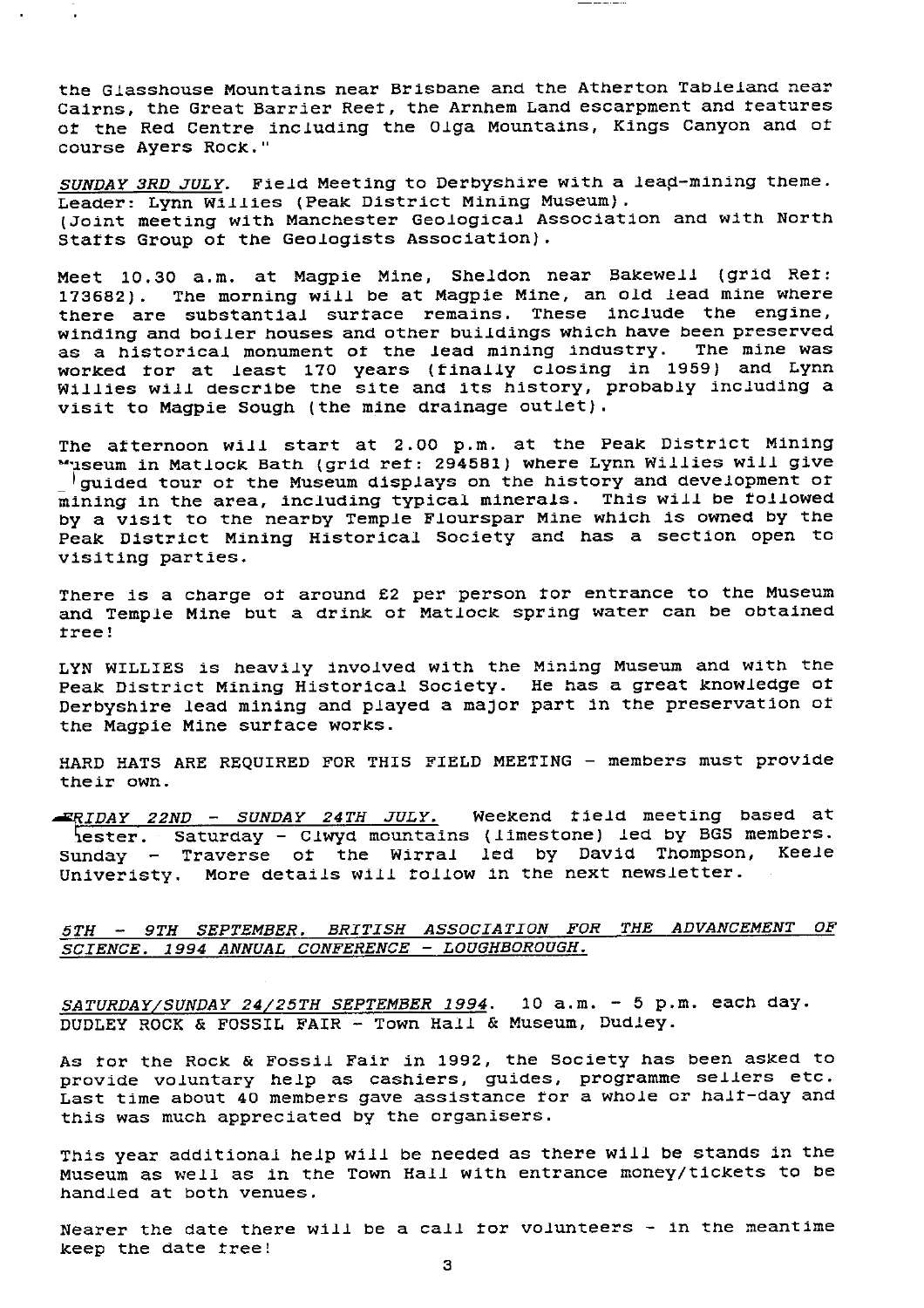SUNDAY 2ND OCTOBER . Field meeting to the Bridgnorth area. Leader: Dr. David Thompson (Keele University).

MONDAY 24TH OCTOBER. Lecture: The Geology of the Isle of Man. By Dr. Trevor Ford (Leicester University).

MONDAY 14TH NOVEMBER. Lecture: "Geology - without a rock hammer?" By Kathie Bowden (National Remote Sensing Centre, Farnborough).

MONDAY 28TH NOVEMBER. Lecture: Pleistocene geology of the loess plateau of China. By Dr. David Keen (Coventry University).

*MONDAY 16TH JANUARY 1995. Lecture: Tales of* teeth *and tails - the* origin of fish". By Dr. Paul Smith (Birmingham University).

FEBRUARY (date to be advised) AGM followed by a talk "Geology of Iceland" by Alt Cole (Society Member).

### EDITORIAL

Is your area short of geological exposures? Do you need somewhere new to go for a short evening stroll? Have you thought of investigating your neighbourhood cemetery? Paul Shilston is booked to speak at a cemetery management training day in Sandwell after becoming interested in the subject and having recently spent the day in West Bromwich cemetery which has a private gate leading from the hospital. Churchyards and cemeteries are being promoted as havens for wildlife but they also serve as geological museums. Paul tells me most cemeteries contain war graves which are always made of Portland Stone. The fossils on the memorials of the first world war have had plenty of time to weather out. In contrast the funereal black 'granite' imported from India tails to weather and is unwelcome in many country churchyards though municipal cemetery authorities are less censorious of its use. If modern talcum powder is still made from talc, geology can certainly be seen to serve us from the cradle to the grave!

REPORTS

# "The Building Stones at the Black Countr<sup>y</sup> , 17th January 1994

KEITH HODGKISS, architect and past president of the Black Country Society, brought, as he said he would, a different perspective to local geology. He had based his talk mainly on his post graduate thesis because he could find little published on this particular subject.

Mr. Hodgkiss' talk was well-illustrated with slides, the first of which showed part of one of the walls of Dudley Castle. The Castle was built of the local limestone (Wenlockian) as was the Priory, the subject of the second slide. The coarse texture of this stone made it difficult to work and both Castle and Priory show random rubble construction, that is, the stone unsquared and not laid in regular courses. Fossils have been found in the stones of these buildings.

Pictures at the stable block in the Castle grounds showed buildings of the 14th and 17th centuries. The construction of both buildings is of limestone, but now worked and coursed, the working and coursing at the 17th century being the more accurate. The corners of the 17th century stable-block were of worked sandstone which appeared to be of Kinver Triass.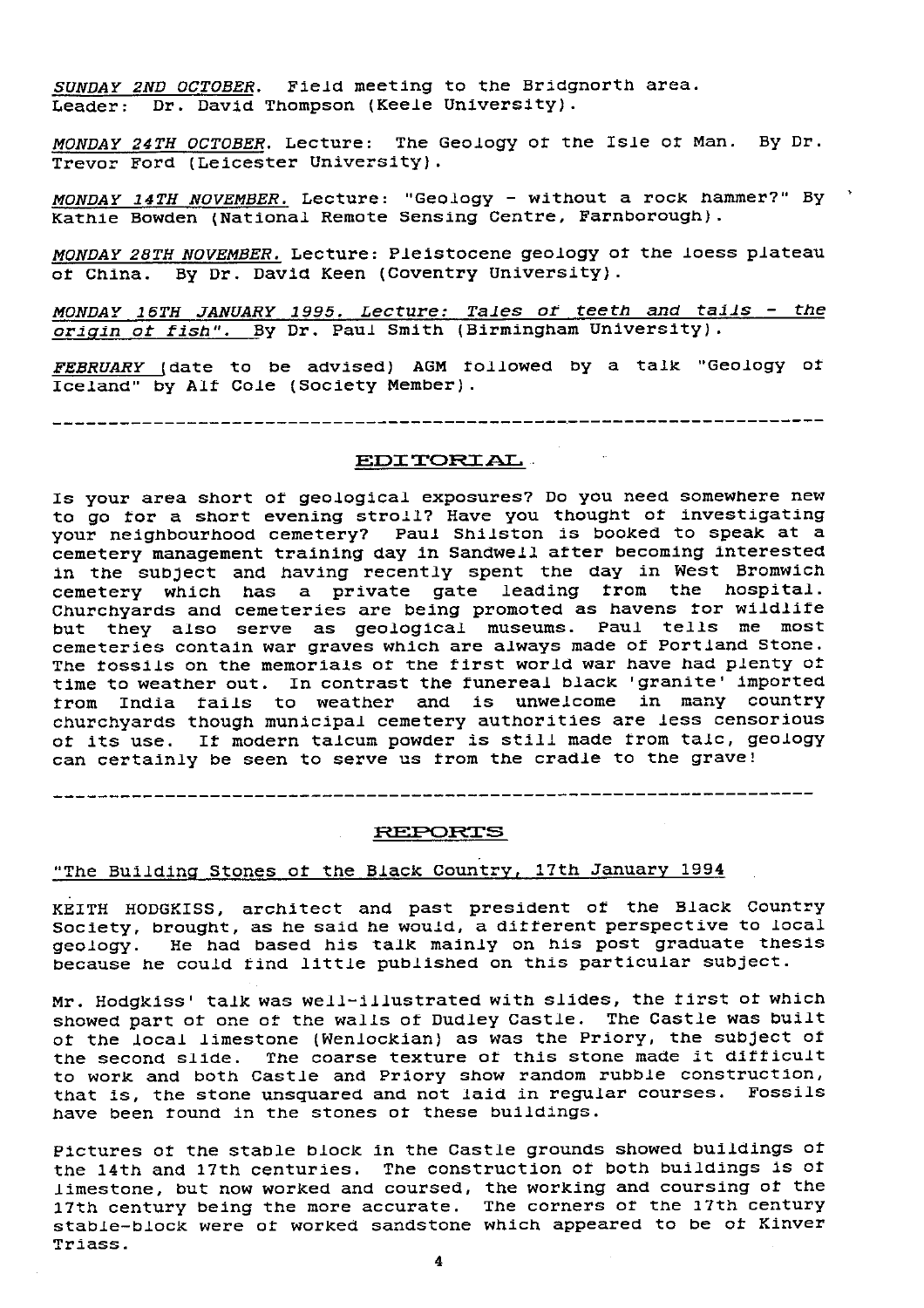Mr. Hodgkiss admitted to being puzzled by the use at this stone in preference to the more local Gornal stone.

In early times, it seems that Dudley would have been a "limestone town". There is evidence that at least tour limestone lodges existed, but now only one remains. There is an original limestone wall in Rutland Passage (off High Street).

A kiln, built from Dudley limestone and Gornal stone, and faced with Stafford blue brick, is now in the Black Country Museum.

Buildings were not the only use for this hard and resistant limestone. It was in great demand as a kerbstone and as a cobblestone.

The next building material considered was Coal Measures sandstone. The building that well-illustrated this was the Masonic Hall at Wednesbury. This sandstone is tine-grained and is suitable for large block-work. We were shown slides of several churches built in this attractive stone, some having their base storeys hammer dressed. The colour varies, Peldon stone is yellow-brown, Downton Castle yellow-buff.

.sandstones weather easily and, as Mr. Hodgkiss pointed out, repairs and renovations to sandstone constructions have often been carried out unsympathetically or without consulting people with expertise.

In the mid 18OOs there was a change of style; stone became less fashionable and brick took over, many good stone buildings were brick faced. However, there was still a demand for both limestone and sandstone and both were used in some boundary walls.

We were shown a map of Rowley Regis with its quarries, and were told of an experiment carried out about 1850 by one Mr. Adcock. The idea was to melt Rowley Ragstone, an olivine basalt, and cast it into blocks. This was done at a factory set up by CHANCES. The Junction *Inn,* Oldbury, showed an example of cast Rowley Rag, although in this instance it was used not only as a cast block for the doorstep, but as decoration as well on the door mantle, plates and knob.

The experiment was stopped because although raw materials were cheap roduction costs were very high. One of the reasons behind the idea It casting Rowley Rag is that the stone is very hard to work.

Like many basaltic rocks, Rowley Rag is subject to both ONION and<br>SPHEROIDAL weathering and we were shown slides of both these SPHEROIDAL weathering and we were shown slides of both conditions.

I have mentioned but a few slides of the many shown by Mr. Hodgkiss; all were interesting and they demonstrated many aspects of building in and around Dudley.

In the short discussion that followed this most enjoyable talk we learnt that there may be examples at Gornal stone in Penn and in Tettenhall. I shall try, inspired by this evening, to find them.

BARBARA RUSSELL

## <u>The Himalayas: A Trekker's Travelogue. 21st February 1994</u>

The Himalayas are the centrepiece of the vast linkage of European and Asiatic mountain ranges which rose in Tertiary times along the course of the Mesozoic Tethys Ocean, which had divided Eurasia from the Gondwanaland continents.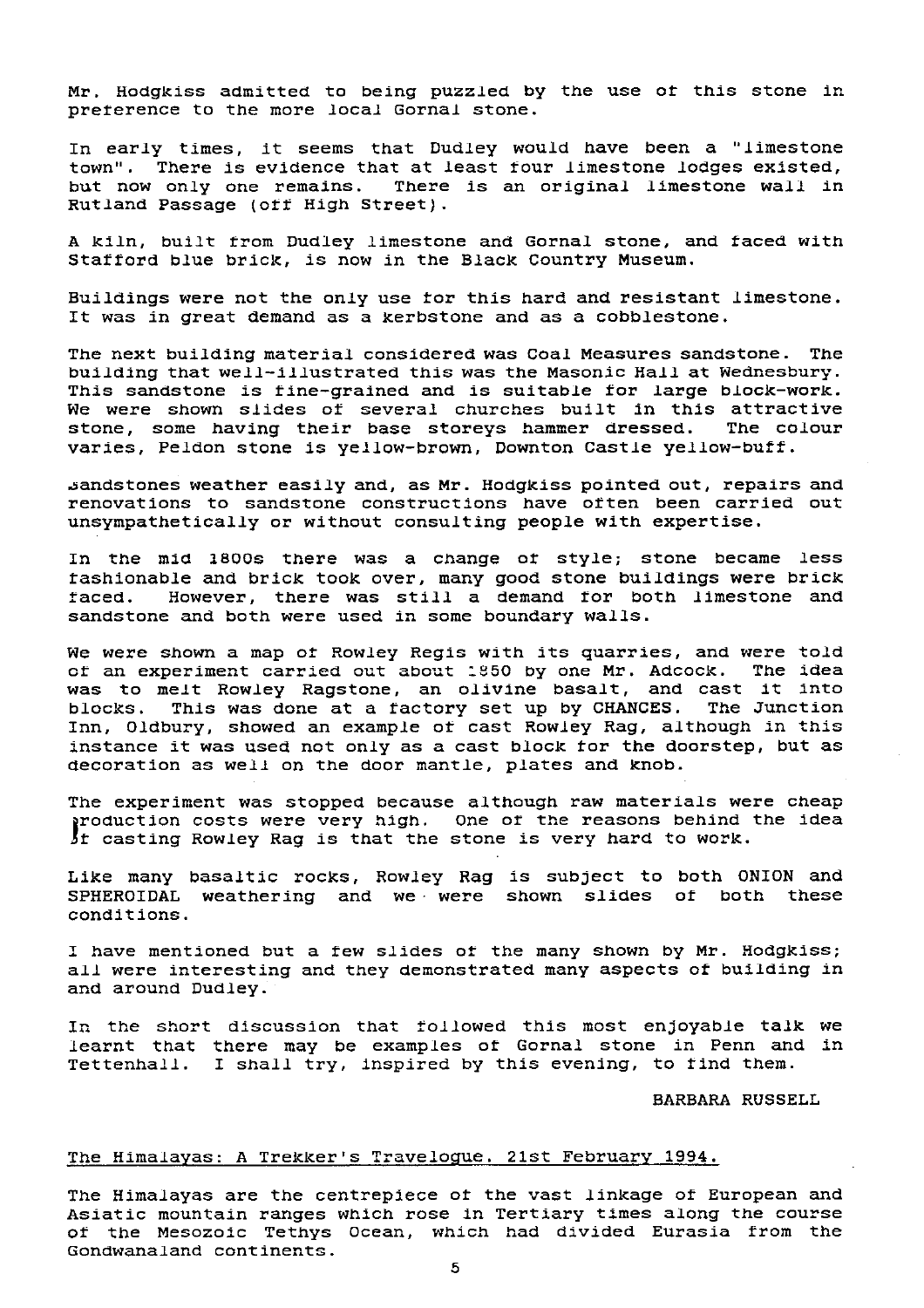The Kingdom of Nepal covers an 800 x 150 Km central segment of the Himalayas, including eight of the world's fourteen peaks which exceed 8000m in height. Topographic relief is thus extreme, from the Ganges Plains at around 50m to the summit of Everest at 8848m.

Climatic variation across Nepal **is likewise** great. The plains are subject to sub-tropical monsoonal regime, while frigid semi-desert tracts occur in rain-shadowed high valleys bordering Tibet. The higher mountain massifs are extensively glaciated, with glaciers often reaching down below 500m.

There is a corresponding variety in the natural vegetation: from dense, tropical hardwood forest, through mixtures of deciduous and coniferous woodland, to scrub, high grassland and alpine flora.

The population at Nepal is now about twenty million and is for the greater part ethnicaly related to the peoples of India. This is noticeable in physical characteristics, religion, languages and other cultural aspects. In the northern high valleys however the inhabitants are Chinese in appearance and tend to be Buddhists rather than Hindus.<br>The economy is dominated by subsistence agriculture. Tourism is The economy is dominated by subsistence agriculture. growing and currently brings in around US\$ 60 million per year.

Vehicles can pass from Nepal to Tibet only along the two existing roads; therefore access to most of the mountain areas has primarily to be on toot. Many visitors see the country this way, usually travelling in small groups, backpacking or helped by local porters, and camping or staying in simple village accommodation.

Nepal otters interests to suit many tastes: spectacular natural scenery, mountain climbing, plant life, bird watching, photography geomorphology, ethnic and land utilisation studies, local history, crafts, drawing and painting, architecture and so on. David Gossage's slides helped to portray some of this wide range. Until 1950 Nepal was closed to virtually all foreigners. Nowadays access is not difficult, even on a limited budget.

Geological complexity increases rapidly north of the Ganges plain, where flat-lying Tertiary and Quaternary sands and shales rest unconformably on Precambrian rocks of the Indian shield. The foothills and mountains consist largely of stacked nappes, i.e. sheets of rock often kilometres in thickness which have been overthrusted for long distances from their places of origin in the Nepal-Tibet border country. Usually there is an increase in the metamorphic grade of the rocks as one travels upwards through the nappes towards the central crystalline zone of the highest mountains.

The Himalayas began to form about 55 million years ago in the Eocene Period. The Indian and Asiatic plates had by that time converged to bring the Indian continental block into collision with the collage of blocks which now makes up Tibet and most of central Asia. The junction between the Indian and Tibetan blocks comes to the surface well north of the high Himalaya and is marked by a narrow belt of squeezed-up deep oceanic sediments, basic lavas and serpentine masses - all witness to the vanished oceanic crust of ancient Tethys.

From the northerly position of this outcropping trace-line, or suture, between the two blocks, it seems that most of the rocks now forming the bulk of the Himalayan nappes had their origin on the Indian continent, mainly as marine shelf sediments from Precambrian to Cretaceous in age. The step-by-step structural growth of the nappes and their southward overthrusting are obscured by regional and local metamorphism, differential melting (= anatexis), and the intrusion of numerous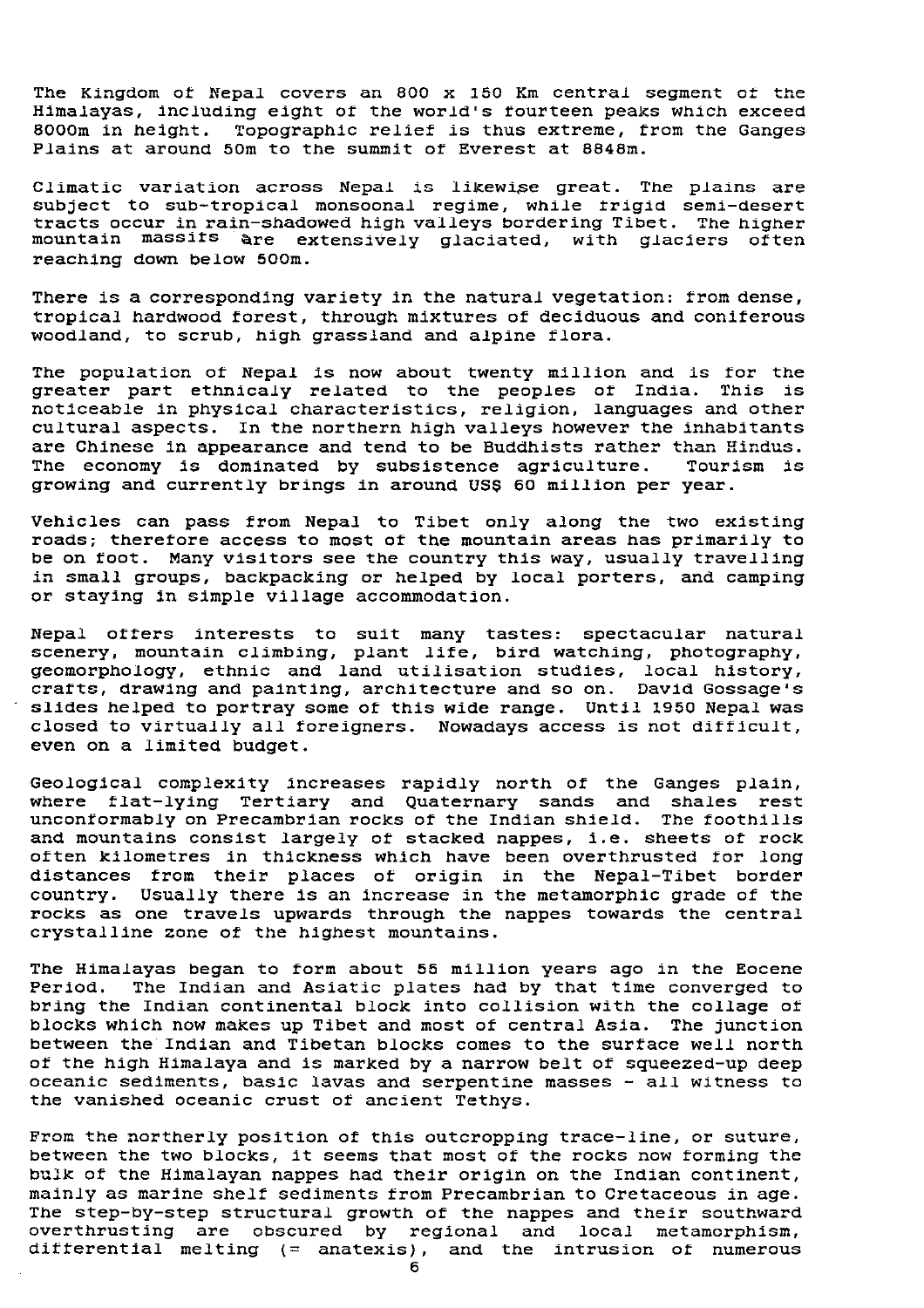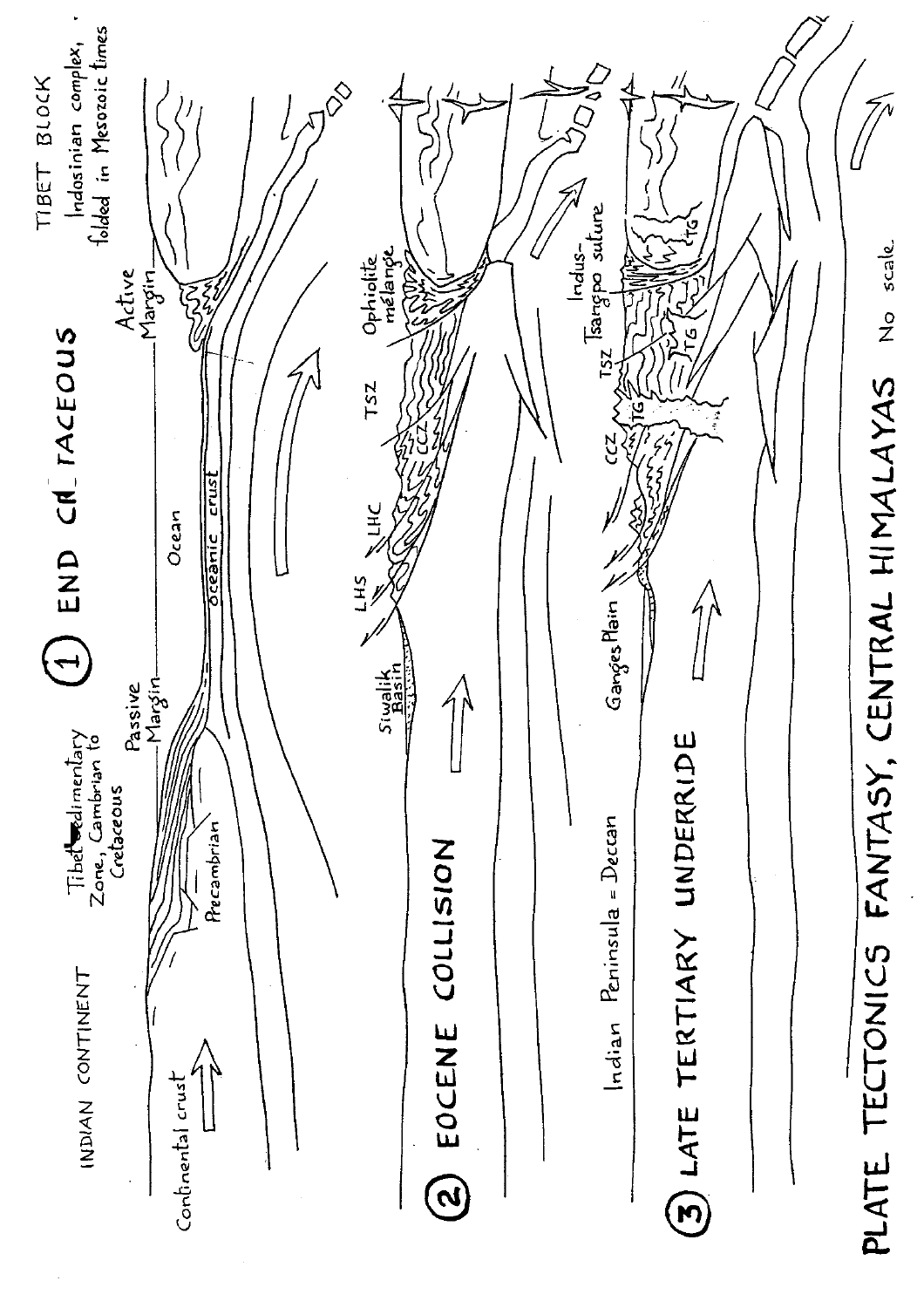granite masses of diverse shapes and sizes. Plate convergence did not stop in the Eocene, but continued through Tertiary time as the deep<br>part of the Indian continental slab slid under the Tibet block. This part of the Indian continental slab slid under the Tibet block. led to great crustal thickening, with concomitant isostatic uplift of both the underriden Tibet block and the Himalayan range.

Numerous geologists from many nations are busy on the problems of the Himalayas and the challenges are formidable. The speaker described how he had passed for days on end through complex arrays of metamorphic and intrusive rocks, all demanding interpretation. Investigations here call for all the skills and aids a geologist can bring to bear, even to make a fair start with the mapping.

### DAVID GOSSAGE

### Monday 14th March. "The Aeolian Islands - a dying volcanic arc in the Tyrrhenian Sea" by Michael Bamlett ( University of London)

The Aeolian Isles are a result of the African Plate subducting beneath the European. The resultant vulcanism can be assigned to two phases. In the first phase, in early and middle Quaternary times, shield series lavas, ash and tephra gave rise to the more westerly islands and sea mounts. These lavas are talc-alkali basalts and andesites. Phase two dates from the Upper Pleistocene and produced the more easterly islands of Lipari, Vulcano and Stromboli. The lavas of these islands are rich in potassium.

Lipari last erupted in the sixth century, yielding obsidian and acid pumice. Vulcano's last eruption was in 1888-90, while Stromboli, the youngest, is well known for erupting every ten minutes.

The plane of the cubduction is steeply inclined and Messina can be regarded as the earthquake capital of Europe.

Evidence that the island arc is dying is the absence of calc-alkali crust. It is believed to have been completely subducted. Tha basalts and iron-magnesium rich magmas have erupted to farm the base of Lipari and the older more westerly islands and later activity is of the rarer elements left behind, especially potassium rich lavas yielding shoshonite and rhyolite. In general, the level of activity appears to be slowing down.

Vulcano has a shield form, the centre having dropped to form a caldera. Rejuvenation volcanics fill the caldera. Rhyolite is too stiff to flow and the 1890 eruption was a gas explosion. Vulcano was described as a 'constipated' volcano. Fumaroles yield sulphur crystals and the volcano has in recent years shown dilation features where cracks have opened up. Damage to holiday homes is a possibility.

Lipari shows a great range of volcanic activity. The earliest lavas, on the west coast, are basalts. Fragments of cordierite indicate the magma has come through basement rocks. Andesites are found near the main town while the more recent centres in the north east show vast extents of pumice, a result of gas rich eruptions of residual materials. The pumice is almost pure quartz and has been worked and carried away in bulk carriers.

Stomboli is simpler, consisting of one volcano, the last lava eruption dating from 1951. The western side has the younger lavas while active craters occupy the centre of the west. Five centres are in constant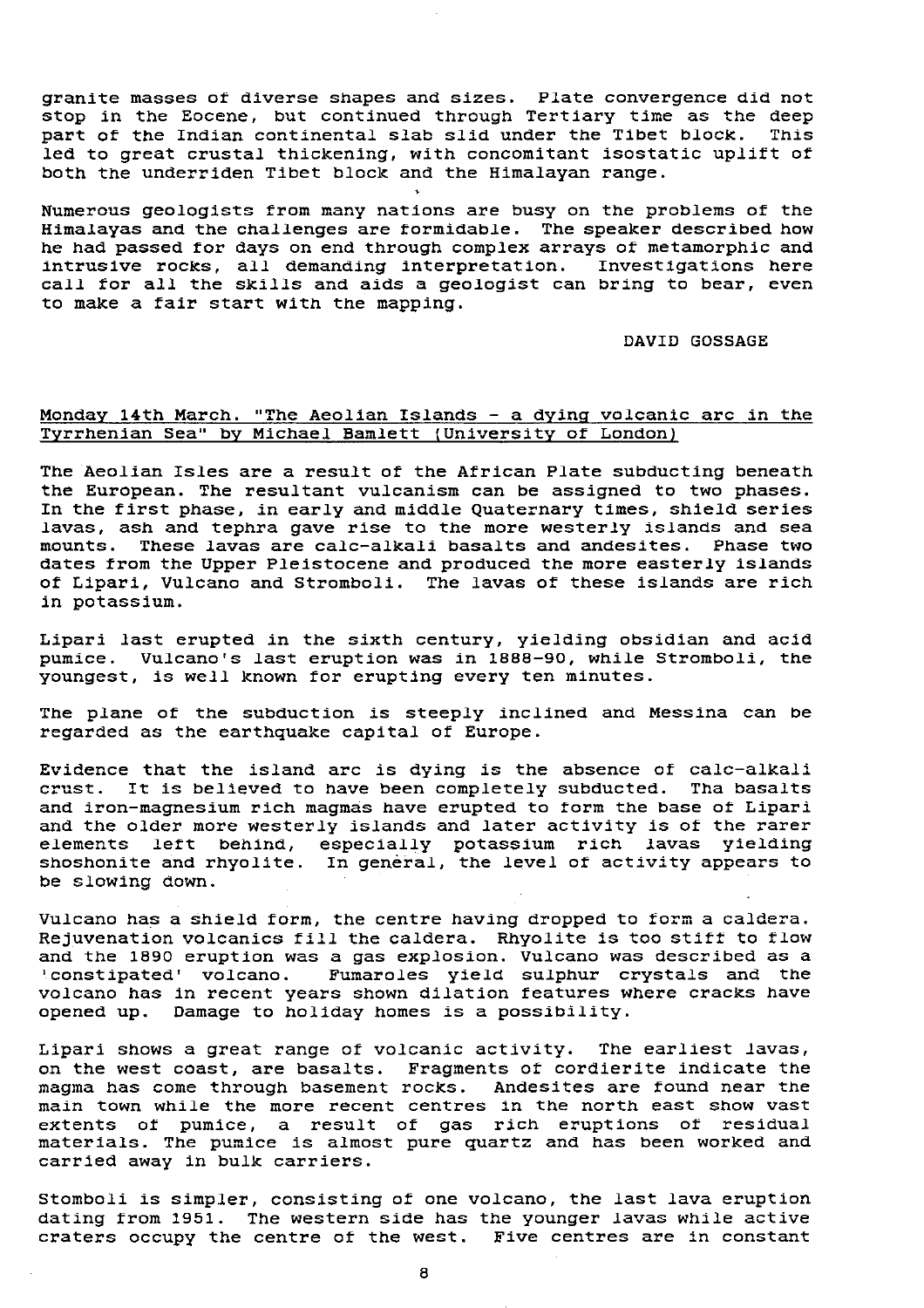activity shedding tephra. On windy days the village can be covered in iron-magnesium rich ash. Strombolian activity largely consists of gas and ash eruptions, but vesicular lava is shoshonitic.

Salena shows both the older shield volcanic series and the later rejuvenation series.

Panarea shows raised beaches because volcanic islands tend to rise. It has columnar rhyolites.

**Filicudi** shows a tombola, a result of a subsidiary flank eruption.

Each island's features were liberally illustrated with slides and we were grateful for such a lucid exposition of vulcanicity in a subduction zone.

K.M. ASHCROFT

**1VET =** N **E3FZX** 1=

### 1. Annual General Meeting

At the A.G.M. held on 21st February the following were elected to serve for 1994:

Chairman: Alan Cutler Vice Chairman: Graham Worton Secretary: Paul Shilston Treasurer: Judith Shilston Committee members: Sue Fairclough Chris Jowitt Peter Smith Hon. Auditor: Geoff Hubbard ACA.

### 2. Welcome to new members

Adrian Wyatt - Bromsgrove Joan Savage & family - Cradley Heath Jean Ritson - Sutton Coldfield Robin Beton - Sutton Coldfield

### 3. Bargain Otter!

The excellent geological guide to the MALVERN HILLS by David Bullard was originally published by the Nature Conservancy Council at £7-50. It is now being discontinued and The Map Shop at Upton-on-Severn has a small number on otter at the attractive price of £3-00 plus 35p postage. After that it will no longer be available.

4. Natural Histor<sup>y</sup> Museum, London

Details and Booking: Dr. Alan Timms, Field Study Tours, The Natural History Museum Cromwell Road London SW7 5BD

- (a) Geology of Atlantis Crete & Santorini, 28 April 12 May 1994. £675.
- (b) Geology in Western USA. 19 May 9 June 1994. £1800.
- (c) Natural History in China. 4-25 September 1994. £2800.
- (d) The Central Aegean geology & scenery. 8-23 September 1994. £565.